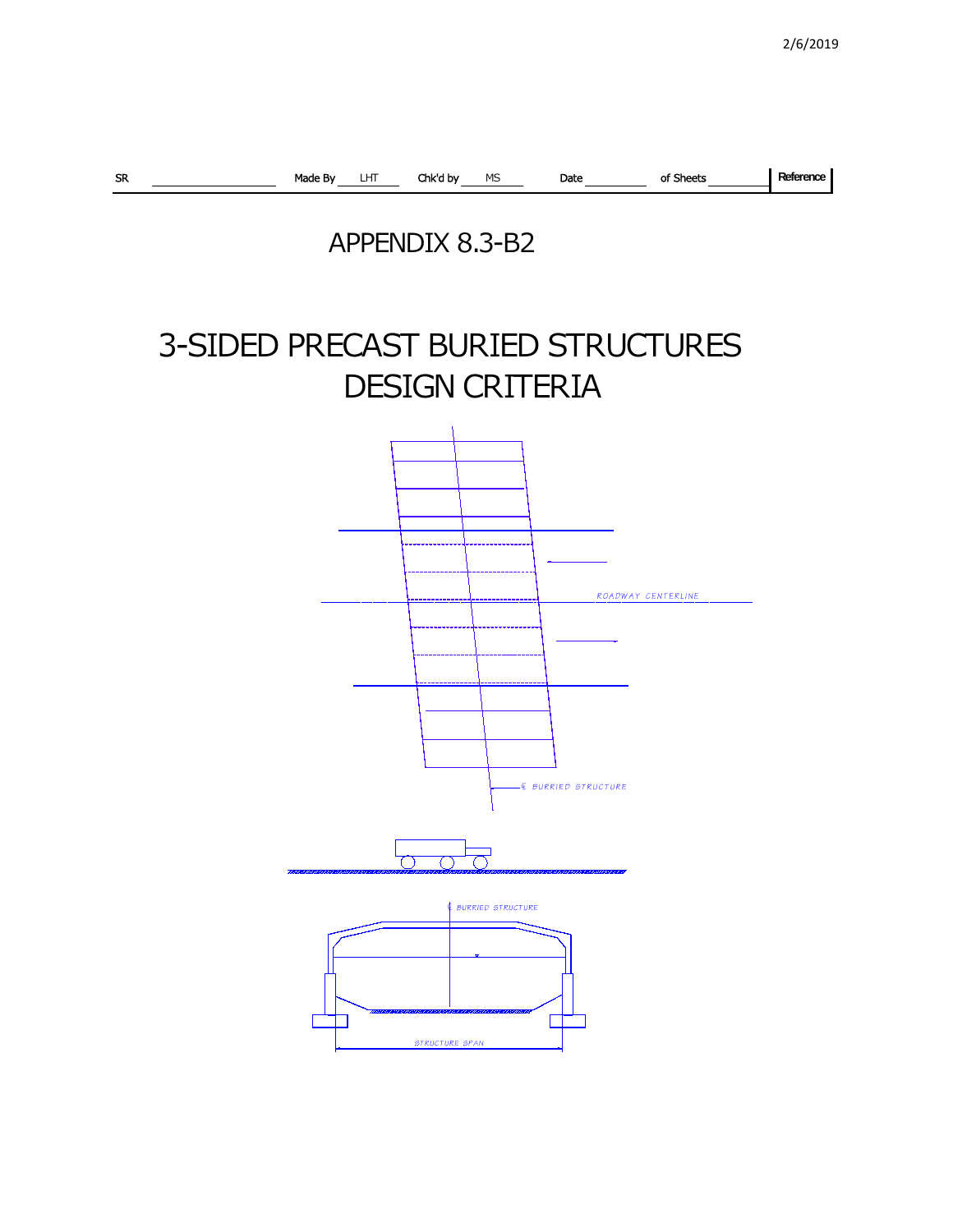| SR. |                                                                                                                                                                                                                                                                                                                         | Made By | LHT | Chk'd by | MS | Date | of Sheets                                                                             | Reference                |  |  |  |  |
|-----|-------------------------------------------------------------------------------------------------------------------------------------------------------------------------------------------------------------------------------------------------------------------------------------------------------------------------|---------|-----|----------|----|------|---------------------------------------------------------------------------------------|--------------------------|--|--|--|--|
|     | <b>I. GENERAL</b>                                                                                                                                                                                                                                                                                                       |         |     |          |    |      |                                                                                       | <b>LRFD</b><br>Otherwise |  |  |  |  |
|     | The criteria is for the highway and hydraulic buried structures of precast or<br>cast-in-place three sided, semi-arch, and arch systems.                                                                                                                                                                                |         |     |          |    |      |                                                                                       |                          |  |  |  |  |
|     | and the culvert is used for hydraulic structures only.                                                                                                                                                                                                                                                                  |         |     |          |    |      | The terminology of buried structure is used for all highway and hydraulic structures, |                          |  |  |  |  |
|     | The selection of type of structures is depending on span and rise requirements<br>determined by Highway, Environmental, Hydraulic, and Geotech requirements.<br>Bridge Office has developed the 3-sided structures with spans from 20' to 60',<br>see Preliminary Culvert Standards 8.3.3-A3 to 8.3.3-A4, and 8.3.3-A9. |         |     |          |    |      |                                                                                       |                          |  |  |  |  |
|     | The buried structures to be designed for the following guidelines; any special<br>consideration shall be consulted with the Bridge Design Engineer, Geotech Engineer,<br>and Hydraulic Engineer.                                                                                                                        |         |     |          |    |      |                                                                                       |                          |  |  |  |  |
|     | II. DESIGN SPECIFICATIONS<br>A. AASHTO LRFD Bridge Design Specification, 8th Edition.                                                                                                                                                                                                                                   |         |     |          |    |      |                                                                                       |                          |  |  |  |  |
|     | B. WSDOT Bridge Design Manual, M23-50, current edition (BDM).                                                                                                                                                                                                                                                           |         |     |          |    |      |                                                                                       |                          |  |  |  |  |
|     | C. WSDOT Geotechnical Design Manual, M46-03, current edition (GDM).                                                                                                                                                                                                                                                     |         |     |          |    |      |                                                                                       |                          |  |  |  |  |
|     | D. Technical Manual for Design and Construction of Road Tunnels - Civil Elements,<br>FHWA-NHI-10-034.                                                                                                                                                                                                                   |         |     |          |    |      |                                                                                       |                          |  |  |  |  |
|     |                                                                                                                                                                                                                                                                                                                         |         |     |          |    |      | E. NFPA 502 Standard for Road Tunnels, Bridges, and Other Limited Access Highways.    |                          |  |  |  |  |
|     | F. ASTM C 1504 - Three-sided structures for storm water and culverts                                                                                                                                                                                                                                                    |         |     |          |    |      |                                                                                       |                          |  |  |  |  |
|     | G. ACI 318, for tunnel and special design.                                                                                                                                                                                                                                                                              |         |     |          |    |      |                                                                                       |                          |  |  |  |  |
|     | <b>III. DESIGN PROCEDURES</b><br>After the structure type has been selected. The structure design is following<br>into two steps:                                                                                                                                                                                       |         |     |          |    |      |                                                                                       |                          |  |  |  |  |
|     | A. For Service I and Strength I Limit States - Use Gstrudl, CSI Bridge, or other<br>programs to determine the forces.                                                                                                                                                                                                   |         |     |          |    |      |                                                                                       |                          |  |  |  |  |
|     | B. For Extreme I Limit State - Use "Racking Method" per the design specification<br>may be done either GSTrudl, CSI Bridge, or other programs.                                                                                                                                                                          |         |     |          |    |      | D above, to determine the forces for the Earthquake. The analysis for racking         |                          |  |  |  |  |
|     |                                                                                                                                                                                                                                                                                                                         |         |     |          |    |      |                                                                                       |                          |  |  |  |  |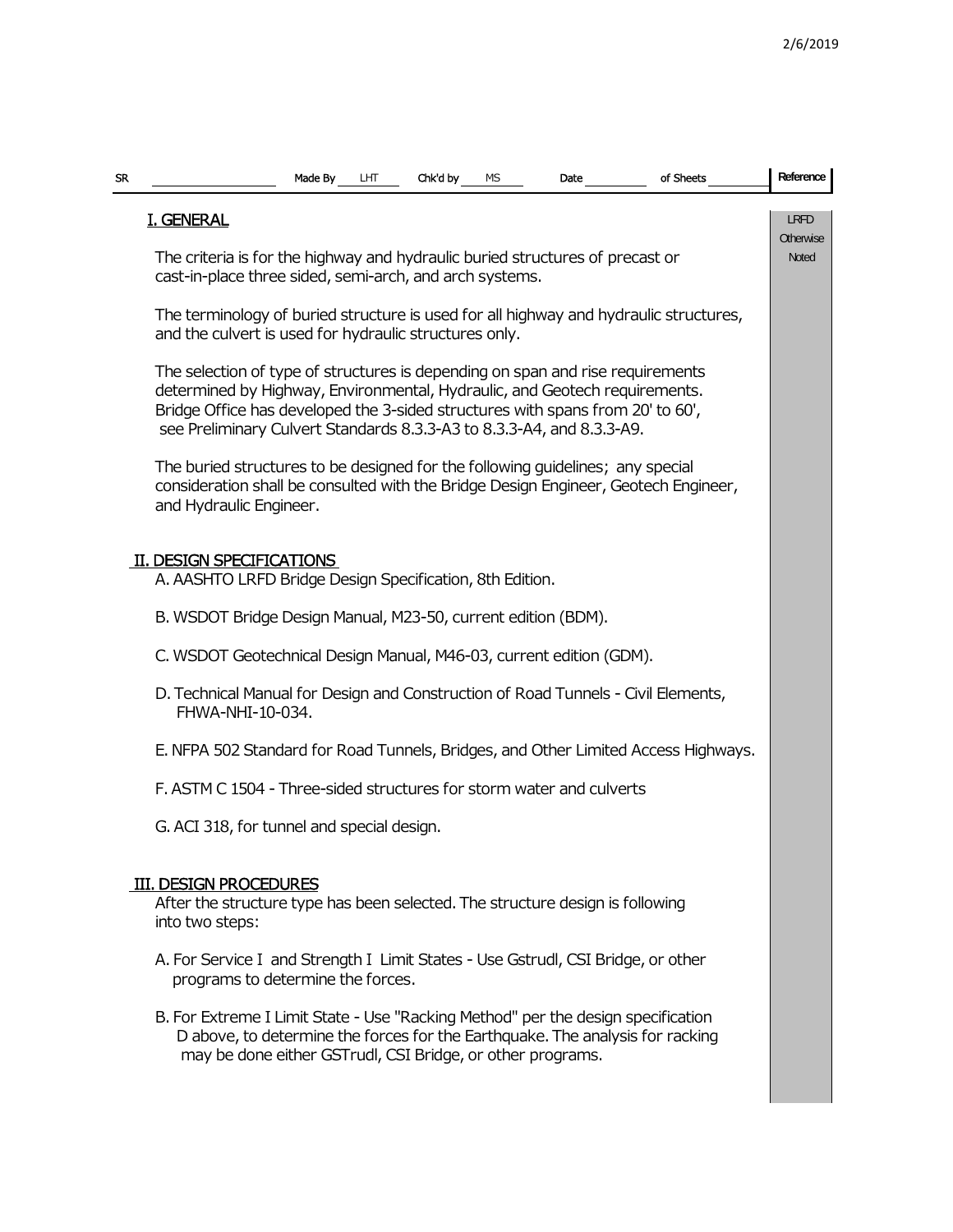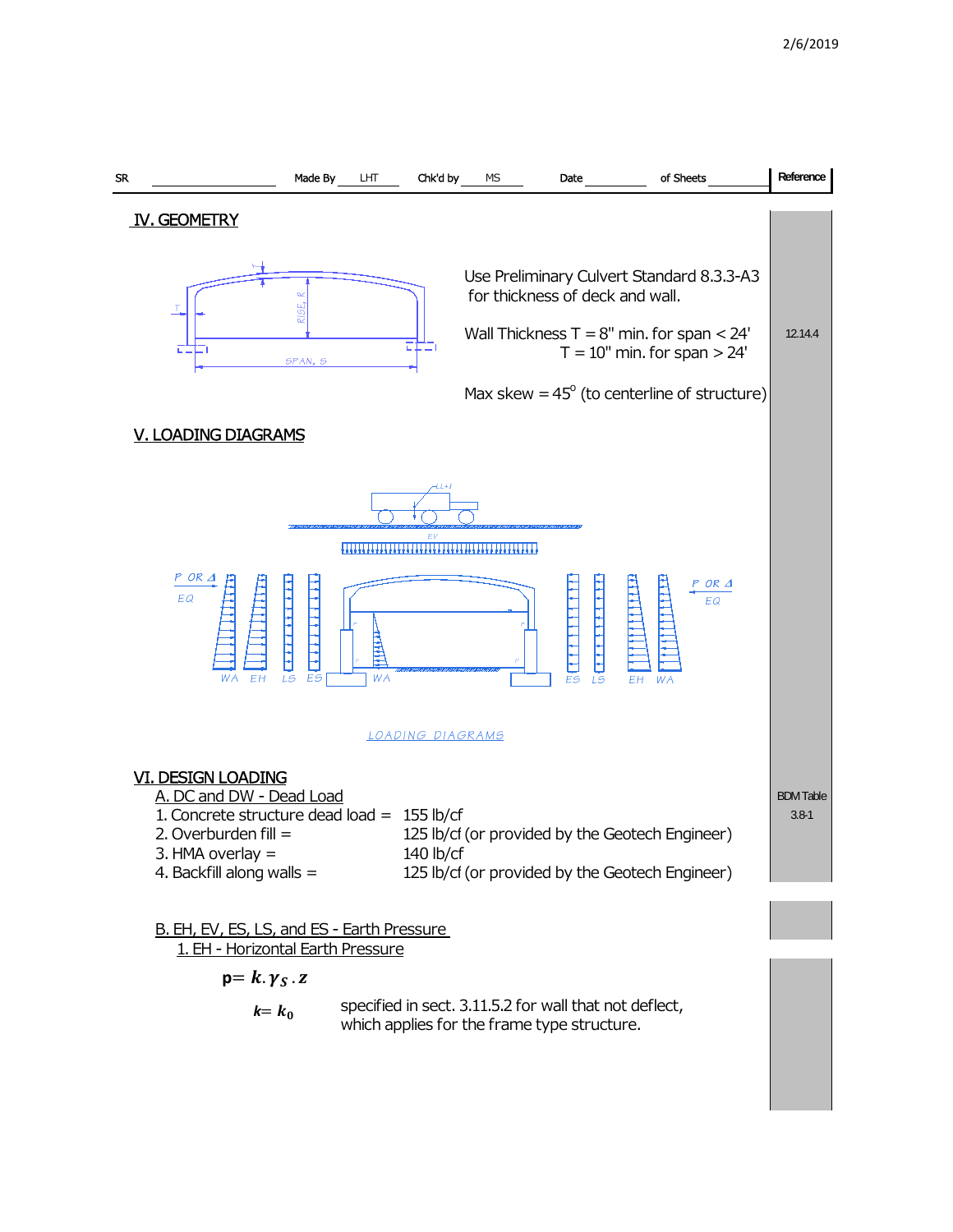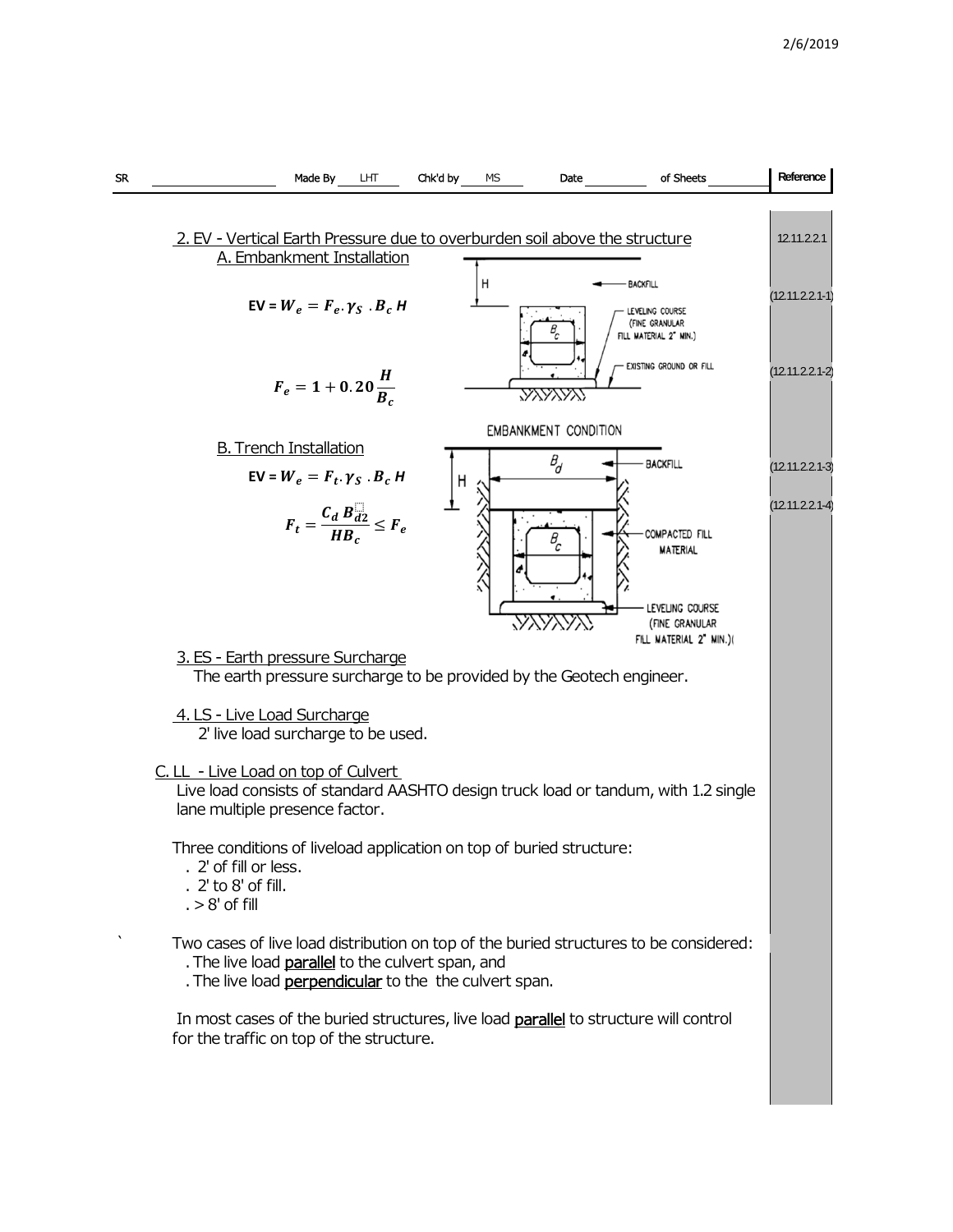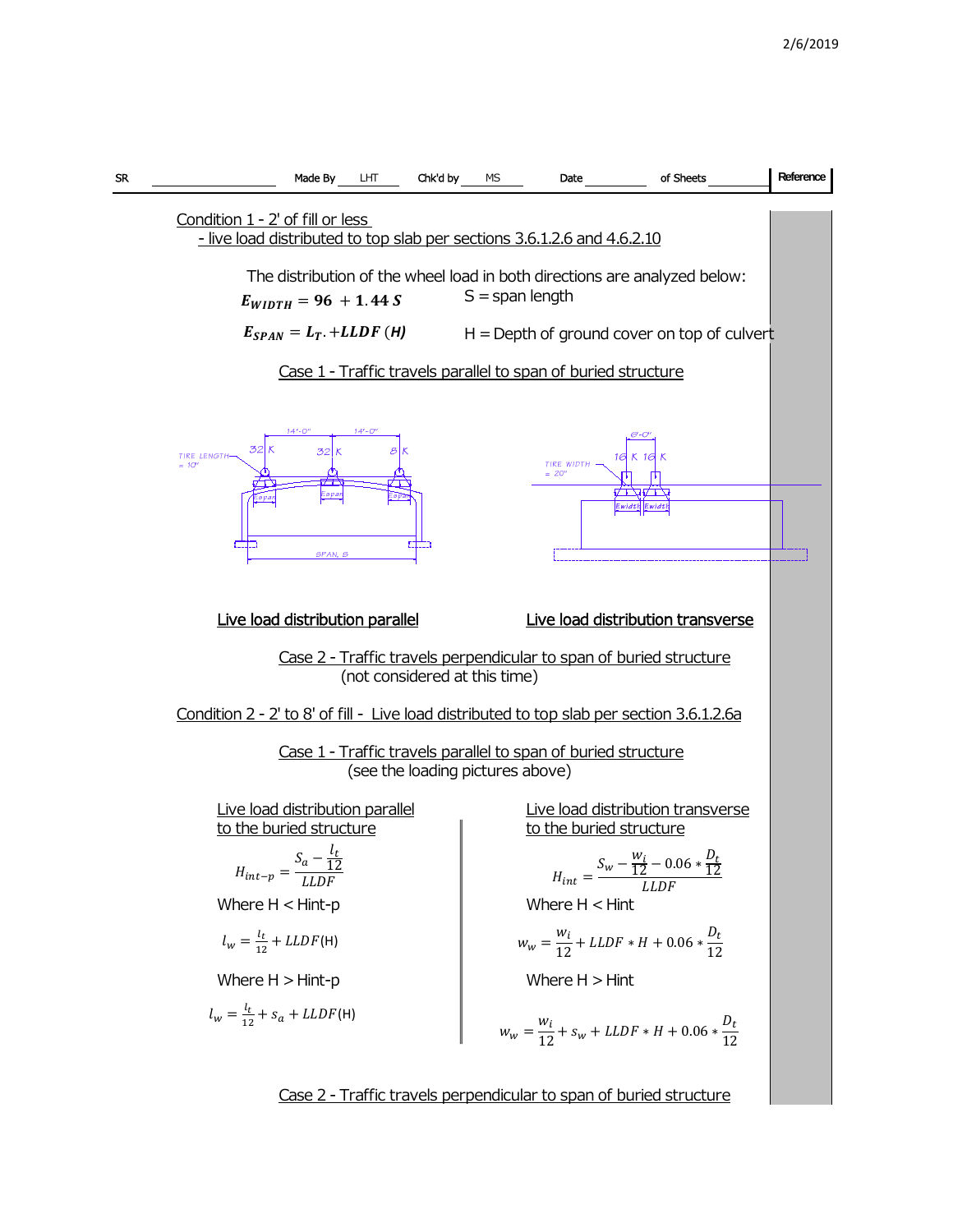| SR | Made By                                                                                                                                                                                                                                                       | Chk'd by<br>LНТ | МS | Date                   | of Sheets                                | Reference |  |  |  |  |  |  |
|----|---------------------------------------------------------------------------------------------------------------------------------------------------------------------------------------------------------------------------------------------------------------|-----------------|----|------------------------|------------------------------------------|-----------|--|--|--|--|--|--|
|    | (not considered at this time)                                                                                                                                                                                                                                 |                 |    |                        |                                          |           |  |  |  |  |  |  |
|    | Condition $3$ Fill $> 8'$ and $>$ span length<br>Ignore the live load effects per 3.6.1.2.6a<br>For fill $< 8'$ , the live load effect shall be considered.                                                                                                   |                 |    |                        |                                          |           |  |  |  |  |  |  |
|    | D. Live Load Impact<br>The dynamic load allowance for buried structures:                                                                                                                                                                                      |                 |    |                        |                                          |           |  |  |  |  |  |  |
|    | $IM = 33 (1.0 -0.125*DF) = or > than 0$                                                                                                                                                                                                                       |                 |    |                        |                                          |           |  |  |  |  |  |  |
|    | $D_{E}$ = depth of cover<br>$D_E$ (ft)<br>IM<br>0.29                                                                                                                                                                                                          |                 |    |                        |                                          |           |  |  |  |  |  |  |
|    | 0.25<br>2<br>3<br>0.21<br>0.17<br>4<br>5<br>0.12<br>6<br>0.08<br>0.04<br>7<br>8<br>0.00                                                                                                                                                                       |                 |    | ignored for $D_F > 8'$ | Per inspection, the Impact Factor can be |           |  |  |  |  |  |  |
|    | <b>E. Truck and Train Impact</b><br>For the cases where the buried structures to be used for highway and<br>railroad structure only.                                                                                                                          |                 |    |                        |                                          |           |  |  |  |  |  |  |
|    | F. Thermal, Creep, and Shrinkage<br>1. Thermal in transverse direction for joint between segments<br>The thermal loading may be considered for joint gap between segments.                                                                                    |                 |    |                        |                                          |           |  |  |  |  |  |  |
|    | G. Post-Tensioning<br>Post-tensioning may be used to connection the segments together in longitudinal<br>section due to settlement and other issues.                                                                                                          |                 |    |                        |                                          |           |  |  |  |  |  |  |
|    | H. WA - Hydrostatic, Stream, and Buoyancy (for culvert structure only)                                                                                                                                                                                        |                 |    |                        |                                          |           |  |  |  |  |  |  |
|    | I. Seismic Load<br>The seismic design for the underground structures shall be analyzed according<br>to the FHWA-NHI-10-034 "Technical Manual for Design and Construction of<br>Roadway Tunnels - Civil Elements" on racking and vertical ground acceleration. |                 |    |                        |                                          |           |  |  |  |  |  |  |
|    | 1. Racking Analysis                                                                                                                                                                                                                                           |                 |    |                        |                                          |           |  |  |  |  |  |  |
|    | 2. Vertical Ground Acceleration Effects                                                                                                                                                                                                                       |                 |    |                        |                                          |           |  |  |  |  |  |  |
|    |                                                                                                                                                                                                                                                               |                 |    |                        |                                          |           |  |  |  |  |  |  |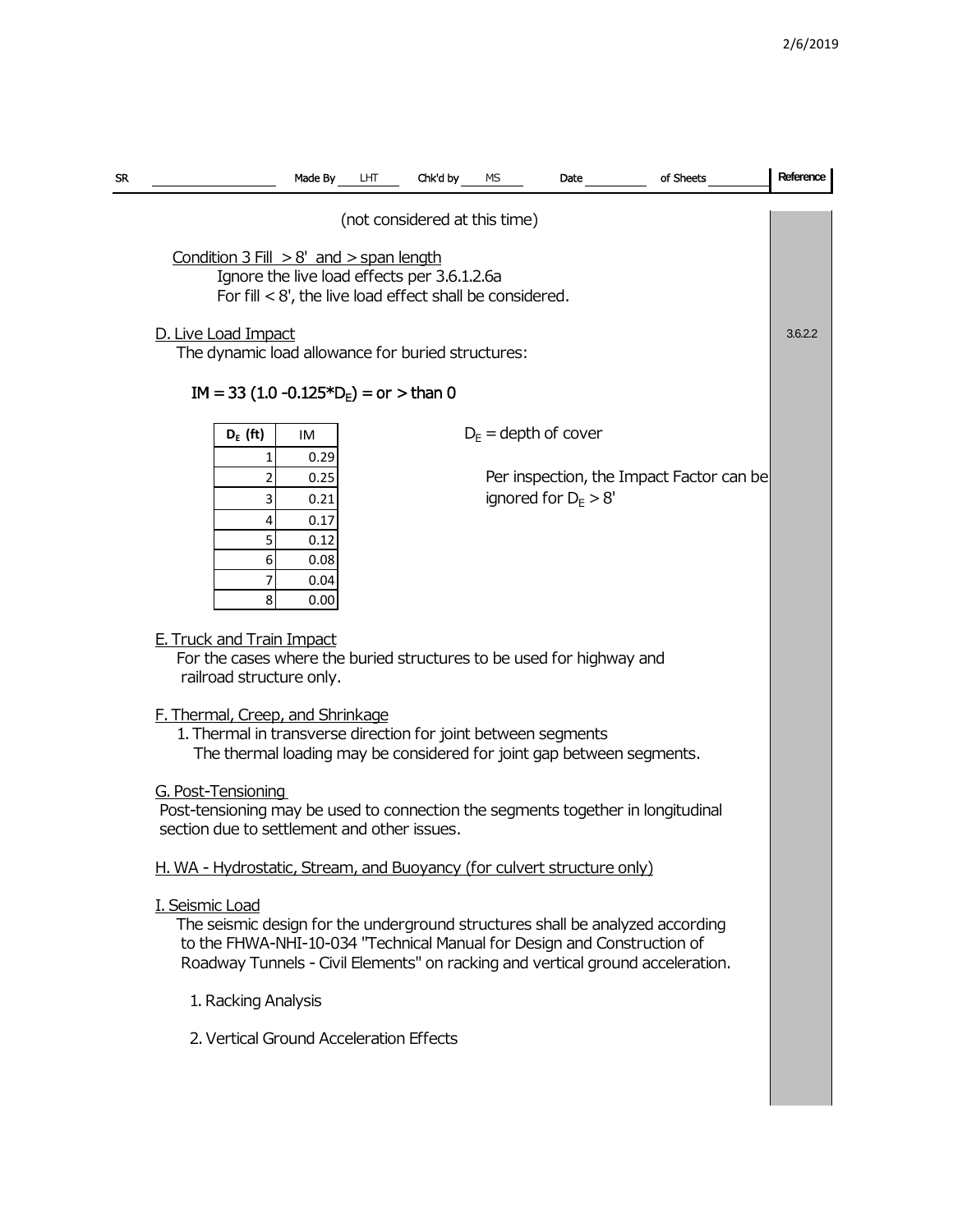| <b>SR</b>                                                                                                                                                                                                                                                                                                                                                                       |                   |      |                   | Made By  | LHT           |      | Chk'd by | МS                |              | of Sheets<br>Date                                  |              |                    |              | Reference    |  |
|---------------------------------------------------------------------------------------------------------------------------------------------------------------------------------------------------------------------------------------------------------------------------------------------------------------------------------------------------------------------------------|-------------------|------|-------------------|----------|---------------|------|----------|-------------------|--------------|----------------------------------------------------|--------------|--------------------|--------------|--------------|--|
| Design notes:<br>. Per design experience - no racking analysis is needed for culvert span of 25'<br>or less, height 15' or less, and fill cover less than 10'. Due to the deflection and<br>forces of the racking analysis is very small.<br><b>VII. LOAD COMBINATIONS</b><br>A. Limit States<br>Design per AASHTO Table 3.4.1-1                                                |                   |      |                   |          |               |      |          |                   |              |                                                    |              |                    |              |              |  |
|                                                                                                                                                                                                                                                                                                                                                                                 |                   |      |                   |          |               |      |          |                   |              |                                                    |              |                    |              |              |  |
| <b>LIMIT STATE</b><br><b>LOAD COMB.</b>                                                                                                                                                                                                                                                                                                                                         | <b>DC</b><br>Max. | Min. | <b>DW</b><br>Max. | Min.     | EH/EV<br>Max. | Min. | Max.     | <b>ES</b><br>Min. | LS, LL+IM    | <b>WA</b>                                          | Max.         | TU, CR, SH<br>Min. | EQ           | IC           |  |
| <b>Strength I</b>                                                                                                                                                                                                                                                                                                                                                               | 1.25              | 0.90 | 1.50              | 0.65     | 1.35          | 0.90 | 1.50     | 0.75              | 1.75         | 1.00                                               | 1.20         | 0.50               | 0.00         | 0.00         |  |
| <b>Strength II</b>                                                                                                                                                                                                                                                                                                                                                              | 1.25              | 0.90 | 1.50              | 0.65     | 1.35          | 0.90 | 1.50     | 0.75              | 1.35         | 1.00                                               | 1.20         | 0.50               | 0.00         | 0.00         |  |
| <b>Strength III</b>                                                                                                                                                                                                                                                                                                                                                             | 1.25              | 0.90 | 1.50              | 0.65     | 1.35          | 0.90 | 1.50     | 0.75              | 0.00         | 1.00                                               | 1.20         | 0.50               | 0.00         | 0.00         |  |
| <b>Service I</b>                                                                                                                                                                                                                                                                                                                                                                | 1.00              |      | 1.00              |          | 1.00          |      |          | 1.00              | 1.00         | 1.00                                               | 1.20         | 1.00               | 0.00         | 0.00         |  |
| <b>Sevice IV</b><br><b>Extreme I</b>                                                                                                                                                                                                                                                                                                                                            | 1.00<br>1.00      | 1.00 | 1.00<br>1.00      | $1.00\,$ | 1.00<br>1.00  | 1.00 | 1.00     | 1.00<br>1.00      | 0.00<br>1.00 | 1.00<br>1.00                                       | 1.20<br>0.00 | 1.00<br>0.00       | 0.00<br>0.00 | 0.00<br>0.00 |  |
| <b>Extreme II</b>                                                                                                                                                                                                                                                                                                                                                               | 1.00              | 1.00 | 1.00              | 1.00     | 1.00          | 1.00 | 1.00     | 1.00              | 0.50         | 1.00                                               | 0.00         | 0.00               | 0.00         | 1.00         |  |
| <b>B.</b> Resistance Factors<br><b>Strength Limit</b><br>Flexural, $\phi = 1.00$ for Precast and 0.95 for Cast-in-Place<br>Shear, $\phi = 0.90$<br>Bearing, $\phi = 0.70$ bearing on concrete<br><b>Extreme Limit</b><br>Flexural, $\phi = 1.00$<br>Shear, $\phi = 1.00$<br>Bearing, $\phi = 1.00$                                                                              |                   |      |                   |          |               |      |          |                   |              | Table 12,5,5-1<br>Table 12,5,5-2<br>Table 12,5,5-3 |              |                    |              |              |  |
| <u>C. Non-Reduncancy</u><br>$\eta_R = 1.05$ per section 1.3.4<br><b>VIII. STRUCTURAL MATERIALS</b><br>A. Concrete<br>Class 5000, 6000, and 7000 for precast and 4000 for CIP elements.<br>Class 7000 SCC per manufacture's recommendation.<br><b>B.</b> Reinforcement<br>AASHTO M31 (ASTM A615) for all. Welded Wire fabric (ASTM A 1064) can be used in<br>place of ASTM A615. |                   |      |                   |          |               |      |          |                   |              | 12.5.4                                             |              |                    |              |              |  |
| IX. SPECIAL STRUCTURAL DESIGN AND DETAILS                                                                                                                                                                                                                                                                                                                                       |                   |      |                   |          |               |      |          |                   |              |                                                    |              |                    |              |              |  |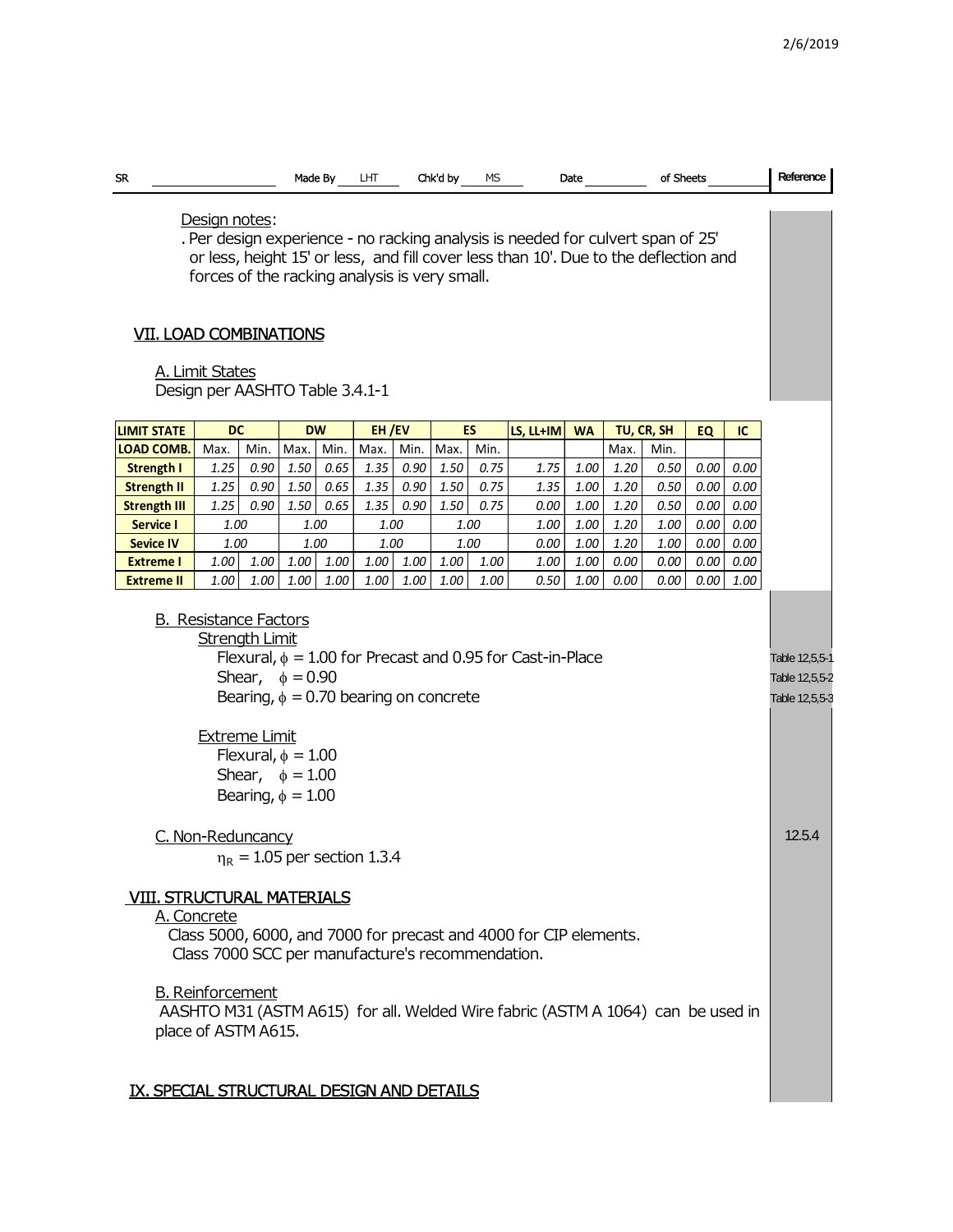

## Case B - for general stream culvert

 Either welded tie, tongue and groove, or shear key type of connection can be used, see below. (Other types of connection may be used per approval by the Engineer).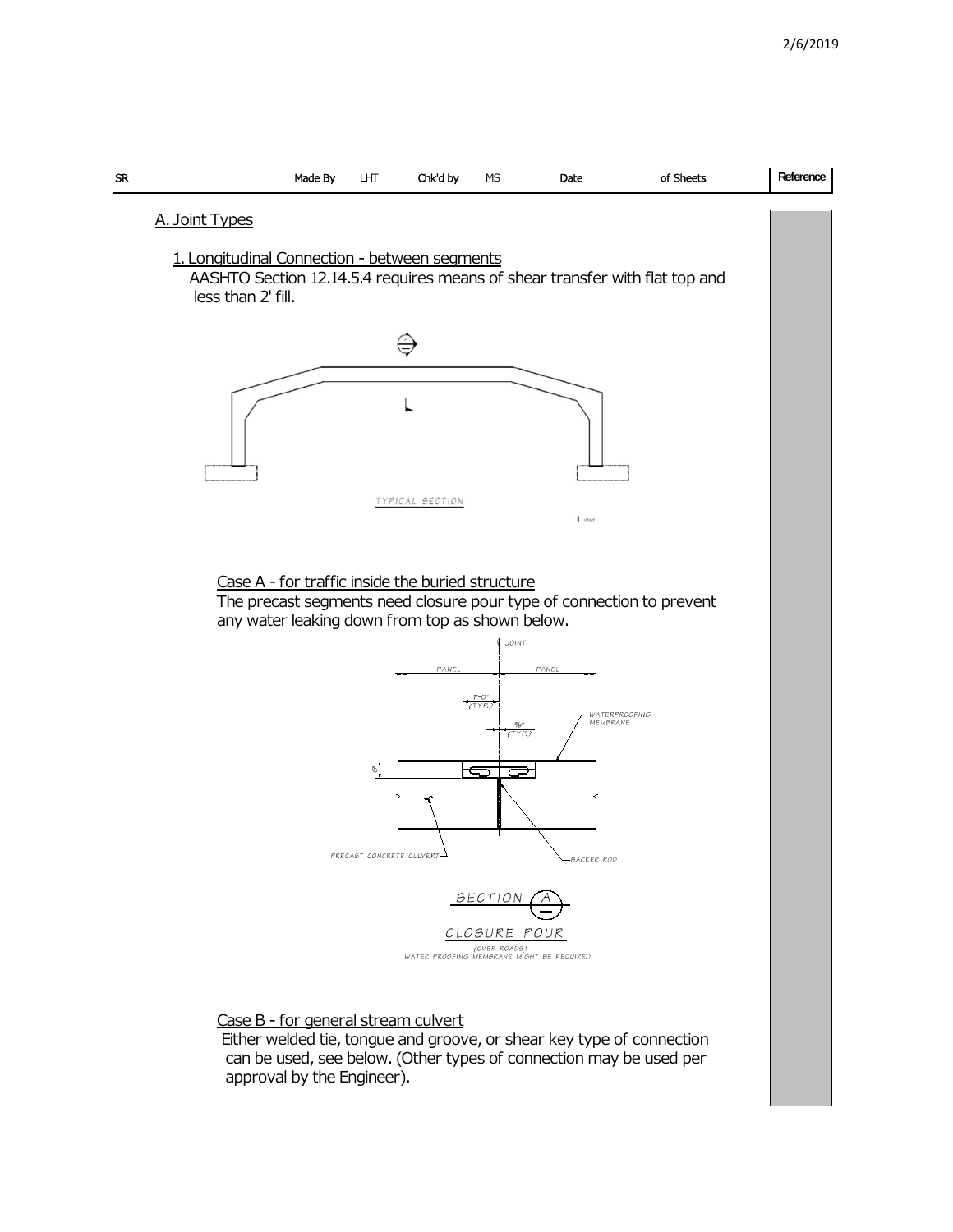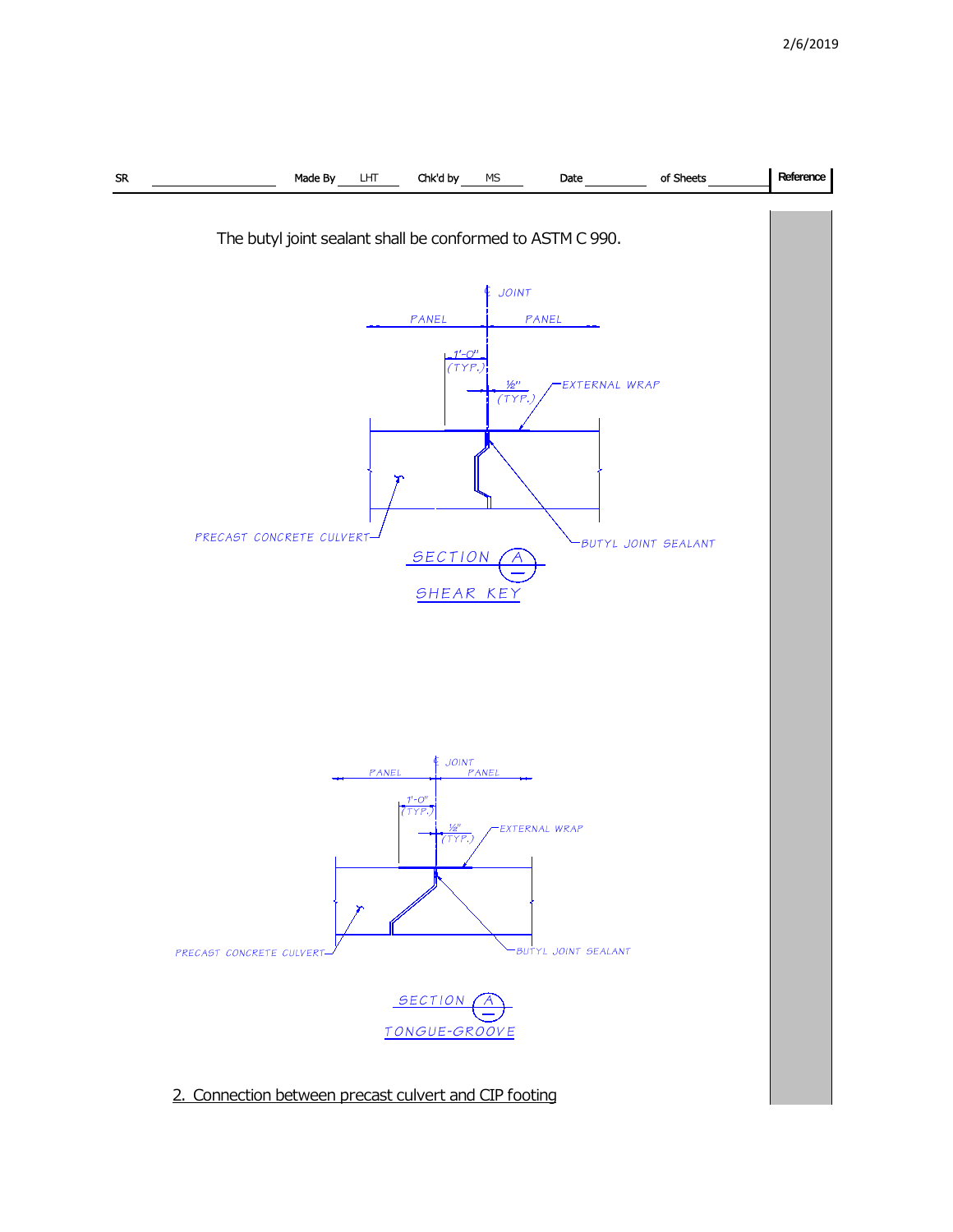

B. Waterproofing System